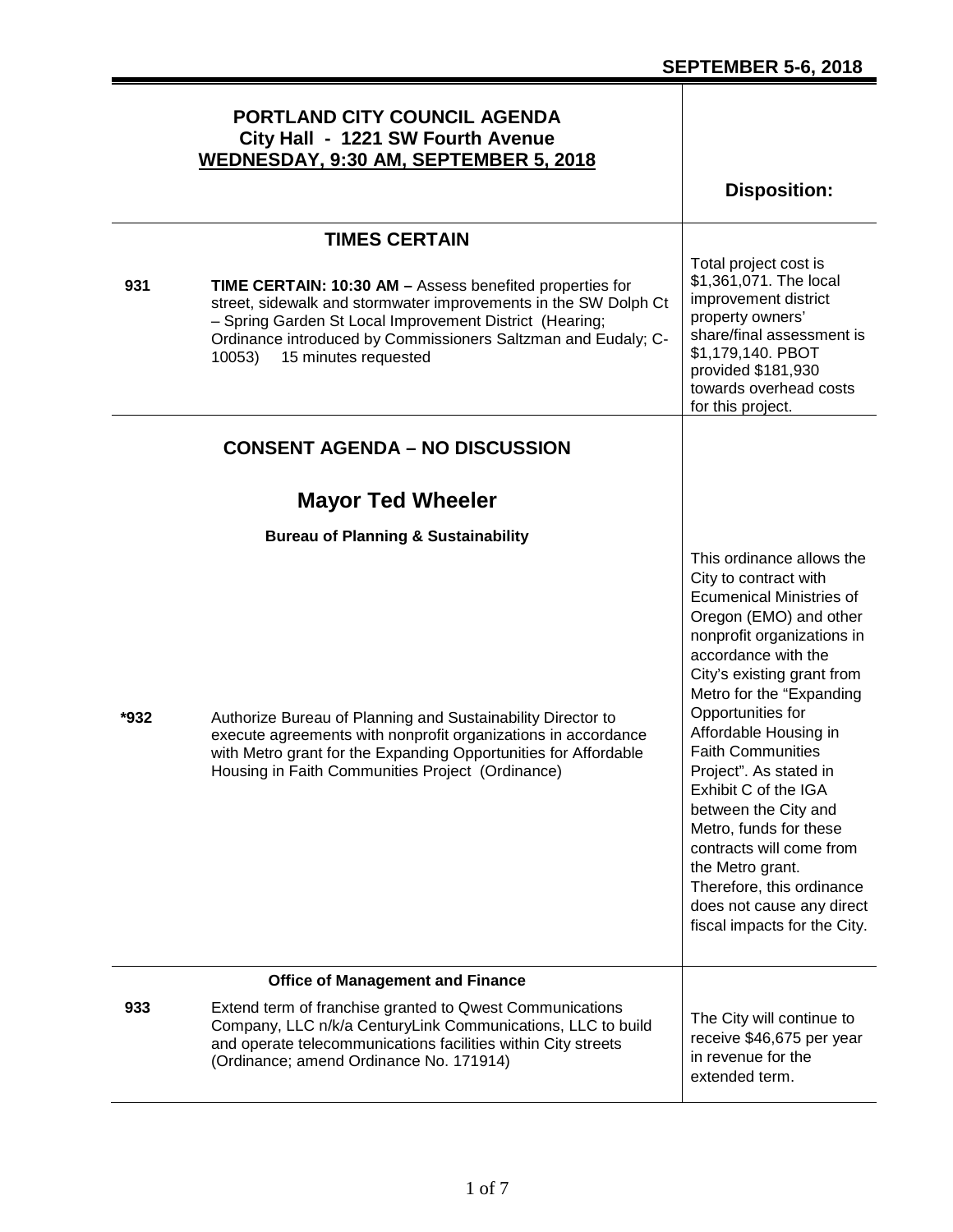|      |                                                                                                                                                                                                                | ULI ILMULIN JV, ZVIV                                                                                                                                                                                                                                                                                                                                            |
|------|----------------------------------------------------------------------------------------------------------------------------------------------------------------------------------------------------------------|-----------------------------------------------------------------------------------------------------------------------------------------------------------------------------------------------------------------------------------------------------------------------------------------------------------------------------------------------------------------|
| 934  | Extend term of OnFiber Communications, Inc. franchise to use<br>designated City streets to provide telecommunications services<br>(Ordinance; amend Ordinance No. 175793)                                      | The City will continue to<br>receive \$21,000 per year<br>in revenue for the<br>extended term.                                                                                                                                                                                                                                                                  |
| 935  | Amend franchise granted to LCP Oregon Holdings, LLC to<br>transport liquid intermediates through its pipeline system (Second<br>Reading Agenda 913; amend Ordinance No. 188554)                                | This action amends an<br>existing franchise<br>agreement with LCP<br>Oregon Holdings,<br>allowing for the transport<br>of liquid intermediates.<br>The annual franchise fee<br>remains \$35,000 per year<br>(adjusted by CPI), and<br>further establishes a \$4<br>per linear square foot fee<br>for any new facilities<br>constructed under this<br>agreement. |
|      |                                                                                                                                                                                                                |                                                                                                                                                                                                                                                                                                                                                                 |
|      | <b>Portland Housing Bureau</b>                                                                                                                                                                                 |                                                                                                                                                                                                                                                                                                                                                                 |
| 936  | Terminate limited tax exemptions for properties under the<br>Homebuyer Opportunity Limited Tax Exemption Program<br>(Resolution)                                                                               | This legislation increases<br>revenue for the City in<br>the form of reclaimed tax<br>revenue, an annual<br>increase of \$8,683<br>(\$28,944 to all taxing<br>jurisdictions).                                                                                                                                                                                   |
| *937 | Authorize an Intergovernmental Agreement between the Portland<br>Housing Bureau and Portland State University to fund a Graduate<br>Research Assistant to work with the Portland Housing Bureau<br>(Ordinance) | The bureau intends to<br>realign \$15,000 in<br>anticipated General Fund<br>vacancy savings to fund<br>this contract.                                                                                                                                                                                                                                           |
|      | <b>Commissioner Dan Saltzman</b>                                                                                                                                                                               |                                                                                                                                                                                                                                                                                                                                                                 |
|      | <b>Bureau of Transportation</b>                                                                                                                                                                                |                                                                                                                                                                                                                                                                                                                                                                 |
| 938  | Designate a prefix abbreviation for South Portland addresses<br>effective May 1, 2020 (Second Reading Agenda 915; replace<br>Code Section 17.92.020)                                                           | No immediate fiscal<br>impact, given this<br>ordinance only modifies<br>City Code. However, the<br>total project cost is<br>estimated at \$305,000<br>and is not included in<br>PBOT FY 2018-19<br>budget. At this time, the<br>bureau may request<br>funding for this project in<br>the upcoming Fall BMP.                                                     |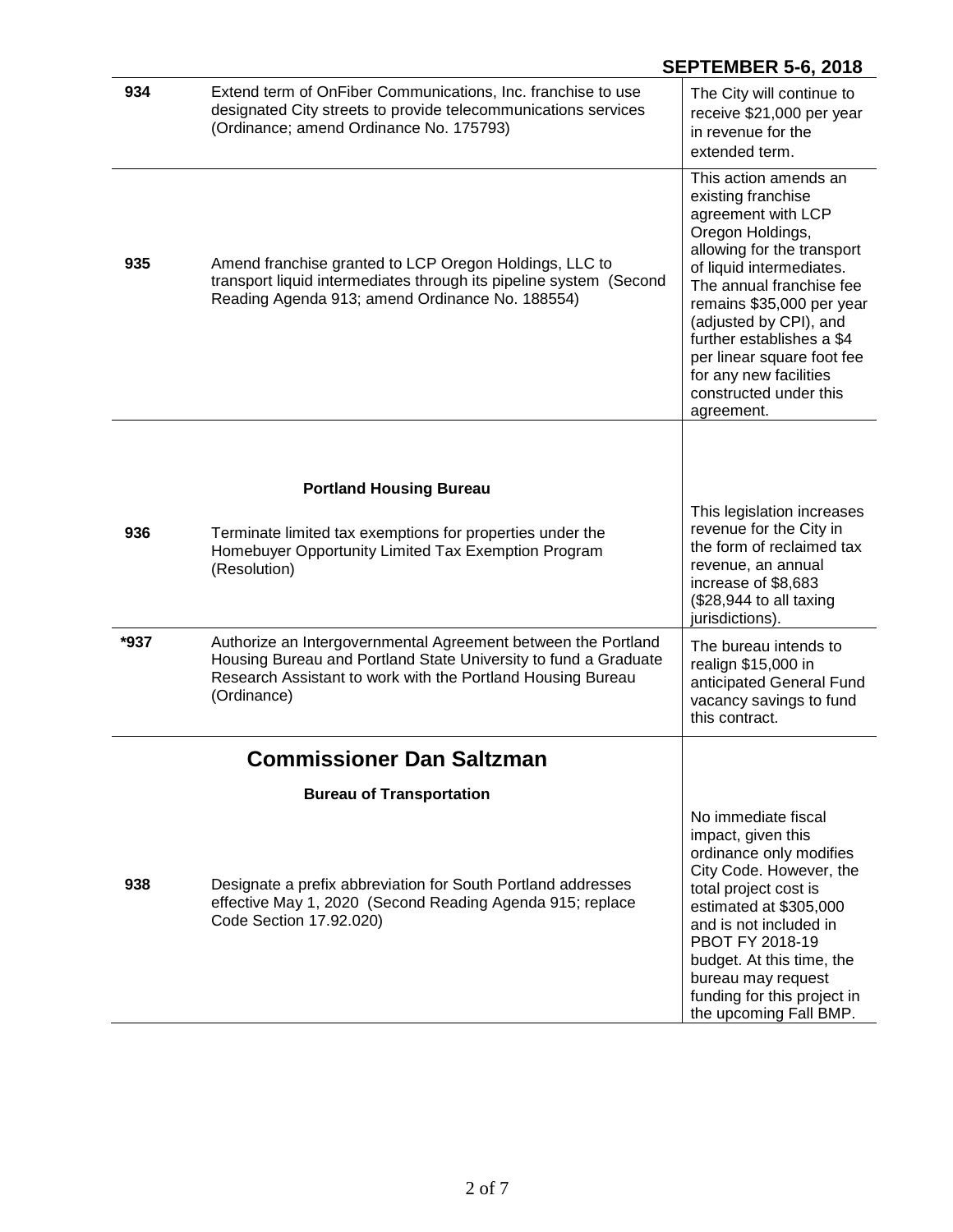| 939    | Extend contract with Central Parking System of Washington, Inc.<br>through March 31, 2020 for Parking Garage Management Services<br>(Second Reading Agenda 916; amend Contract No. 30001972)                                                                    | Total contract amount is<br>\$1.4 million. The<br>extension of this contract<br>does not change services<br>or fees, simply extends<br>the contract term. This<br>contract is paid for out of<br>SmartPark garage<br>revenues which has an<br>estimated budget of<br>\$13.2 million in operating<br>revenue. The operational<br>expenses are estimated<br>at \$2.9 million with a net<br>revenue of an estimated<br>\$10.3 million to PBOT for<br>FY 2018-19. |
|--------|-----------------------------------------------------------------------------------------------------------------------------------------------------------------------------------------------------------------------------------------------------------------|---------------------------------------------------------------------------------------------------------------------------------------------------------------------------------------------------------------------------------------------------------------------------------------------------------------------------------------------------------------------------------------------------------------------------------------------------------------|
|        | <b>REGULAR AGENDA</b>                                                                                                                                                                                                                                           |                                                                                                                                                                                                                                                                                                                                                                                                                                                               |
|        | <b>Bureau of Transportation</b>                                                                                                                                                                                                                                 |                                                                                                                                                                                                                                                                                                                                                                                                                                                               |
| 940    | Authorize the Bureau of Transportation to permit construction of<br>skystructures serving Assisted Living & Retirement Centers outside<br>of the Central City District (Ordinance introduced by<br>Commissioners Saltzman and Fritz; Second Reading Agenda 917) | No immediate fiscal<br>impact. PBOT has<br>estimated \$3.8 million in<br>permit fee revenues for<br>FY 2018-19.                                                                                                                                                                                                                                                                                                                                               |
|        | <b>Mayor Ted Wheeler</b>                                                                                                                                                                                                                                        |                                                                                                                                                                                                                                                                                                                                                                                                                                                               |
|        | <b>Office of Management and Finance</b>                                                                                                                                                                                                                         |                                                                                                                                                                                                                                                                                                                                                                                                                                                               |
| 943    | Accept bid of Skyward Construction, Inc. for the 1900 Building<br>Restroom Upgrades for \$1,488,592 (Procurement Report - Bid<br>No. 00000959)                                                                                                                  | Funding for this project is<br>available in the 1900<br>building major<br>maintenance reserve.<br><b>BDS</b> will contribute<br>\$269,850 for finish<br>upgrades. This bid is<br>12% above the<br>engineer's cost estimate.                                                                                                                                                                                                                                   |
| $*944$ | Adopt a new non-represented employee classification structure<br>and compensation plan (Ordinance) 10 minutes requested                                                                                                                                         | See below.                                                                                                                                                                                                                                                                                                                                                                                                                                                    |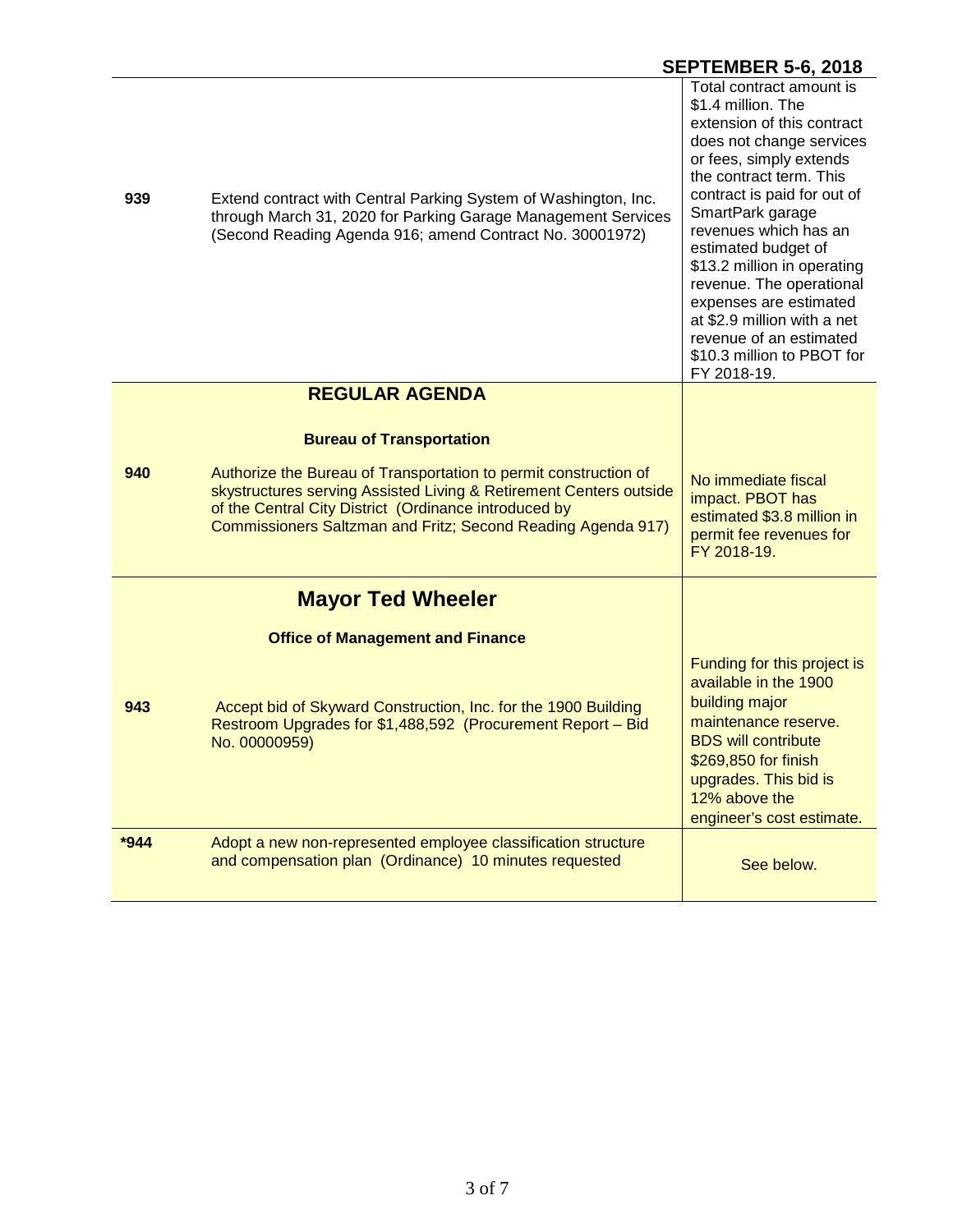| *945 | Authorize a competitive solicitation and contract with the lowest<br>responsible bidder and provide for payment for Major Retrofits for<br>Replacement of City Fuel Facilities project (Ordinance) | The estimated contract<br>cost is \$5.1 million with a<br>high confidence level.<br>This contract is part of a<br>\$13.6 million project to<br>replace fueling sites<br>identified and approved<br>by Council in the FY<br>2014-15 Fall BMP. The<br>project is funded through<br>\$1.2 million in General<br><b>Fund allocated in FY</b><br>2014-15, and through<br>debt financing. Initial<br>interest payments from<br>fuel consuming bureaus<br>are included in the FY<br>2018-19 budget; debt<br>service on long-term<br>bonds are not expected<br>to start until FY 2019-20.                                                                            |
|------|----------------------------------------------------------------------------------------------------------------------------------------------------------------------------------------------------|--------------------------------------------------------------------------------------------------------------------------------------------------------------------------------------------------------------------------------------------------------------------------------------------------------------------------------------------------------------------------------------------------------------------------------------------------------------------------------------------------------------------------------------------------------------------------------------------------------------------------------------------------------------|
| 946  | Authorize \$15 million of long-term bonds for local improvement and<br>sidewalk repair projects and financing of system development<br>charges plus additional amounts for issue costs (Ordinance) | The ordinance authorizes<br>the City to issue limited<br>tax improvement bonds<br>to provide up to \$15<br>million to finance and<br>refinance assessment<br>contracts for local<br>improvement district<br>projects and sidewalk<br>improvements. At the<br>time of this writing, the<br>final issue size was still<br>being determined, but it<br>is expected the final<br>issue size will be<br>materially lower than the<br>maximum authorized<br>amount due to property<br>owner prepayments.<br><b>Funding from property</b><br>owners electing to the<br>pay for the cost of the<br>improvement over time<br>will be used to pay for<br>debt service. |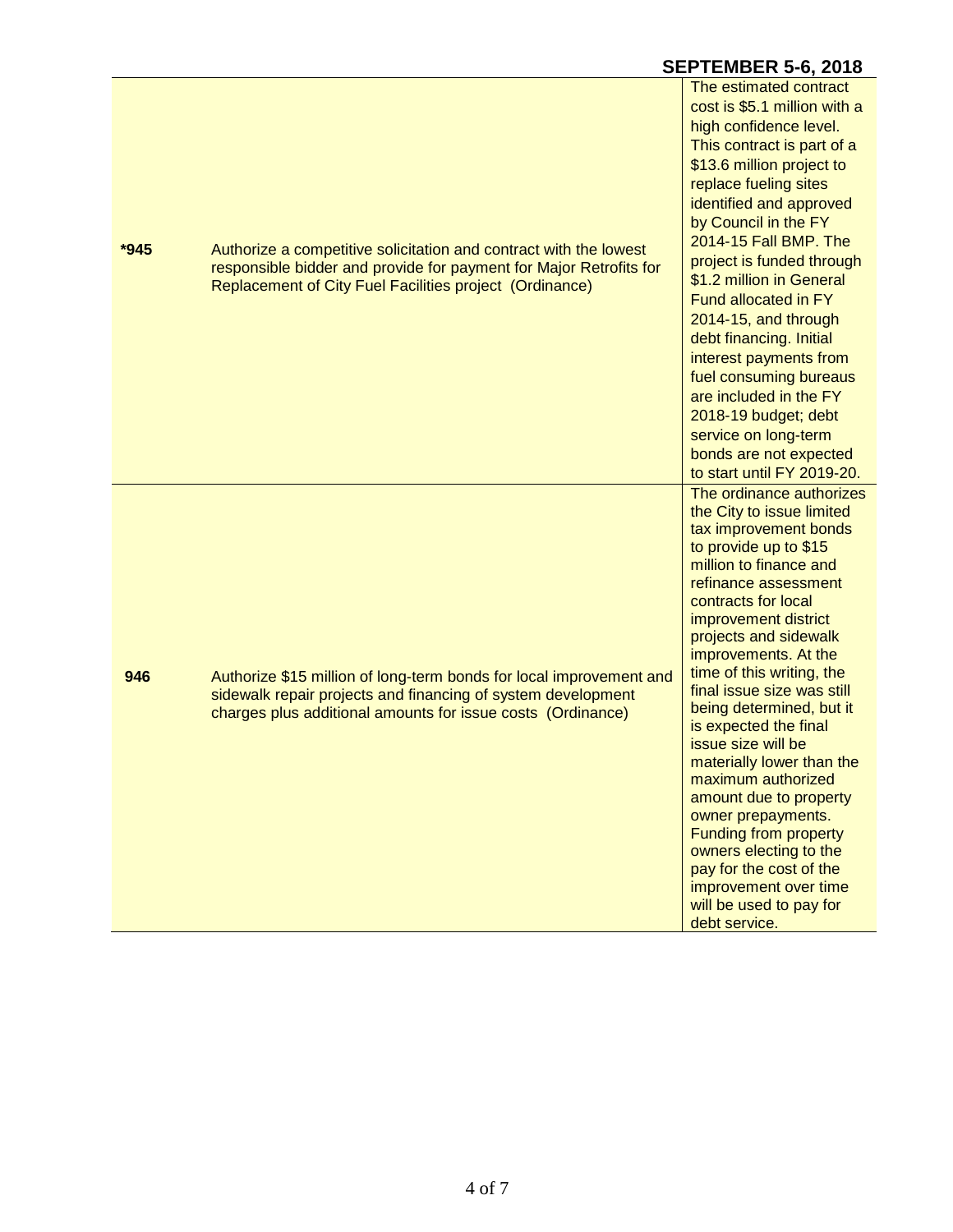| 947 | Ratify a successor collective bargaining agreement between the<br>City and Portland Police Commanding Officers Association relating<br>to the terms and conditions of employment of Police Lieutenants<br>for 2018-2020 (Second Reading Agenda 921) | The ongoing annual cost<br>of this labor agreement is<br>estimated to be \$127,000<br>beginning in FY 2020-21.<br>The net expected impact<br>in FY 2018-19 is<br>\$65,000, and \$68,000 in<br>FY 19-20. The costs will<br>be incurred in the Police<br><b>Bureau's General Fund</b><br>budget. No current<br>appropriation level (CAL)<br>adjustment is made as<br>part of this action, but the<br>bureau may request an<br>adjustment in an<br>upcoming budget<br>process. |
|-----|-----------------------------------------------------------------------------------------------------------------------------------------------------------------------------------------------------------------------------------------------------|-----------------------------------------------------------------------------------------------------------------------------------------------------------------------------------------------------------------------------------------------------------------------------------------------------------------------------------------------------------------------------------------------------------------------------------------------------------------------------|
|     | <b>Commissioner Dan Saltzman</b>                                                                                                                                                                                                                    |                                                                                                                                                                                                                                                                                                                                                                                                                                                                             |
|     | <b>Bureau of Transportation</b>                                                                                                                                                                                                                     |                                                                                                                                                                                                                                                                                                                                                                                                                                                                             |
| 948 | Create a local improvement district to construct street, sidewalk,<br>and stormwater improvements in the SE 102nd Ave and<br>Woodstock Blvd Local Improvement District (Second Reading<br>Agenda 922; C-10063)                                      | Total project cost is<br>estimated at<br>\$1,241,244.62. The local<br>improvement district<br>(LID) revenue is<br>estimated at<br>\$1,087,677.91. PBOT will<br>provide \$153,566.71 for<br>overhead costs<br>associated with this<br>project. This project is<br>included, as a place<br>holder within the LID<br><b>Construction fund.</b>                                                                                                                                 |
|     | <b>Commissioner Amanda Fritz</b>                                                                                                                                                                                                                    |                                                                                                                                                                                                                                                                                                                                                                                                                                                                             |
|     | <b>Portland Parks &amp; Recreation</b>                                                                                                                                                                                                              | <b>SDC</b> revenues may<br>increase as a result of<br>changes to the Proposed<br>Use's and Proposed Use<br>Fee calculation<br>methodology. Actual<br>revenues will depend on<br>a number of factors<br>including economic,<br>development,<br>development type, and<br>population growth.                                                                                                                                                                                   |
| 949 | Amend the Park System Development Charge Code to improve<br>and clarify implementation of the program (Ordinance; amend<br>Code Chapter 17.13) 10 minutes requested                                                                                 |                                                                                                                                                                                                                                                                                                                                                                                                                                                                             |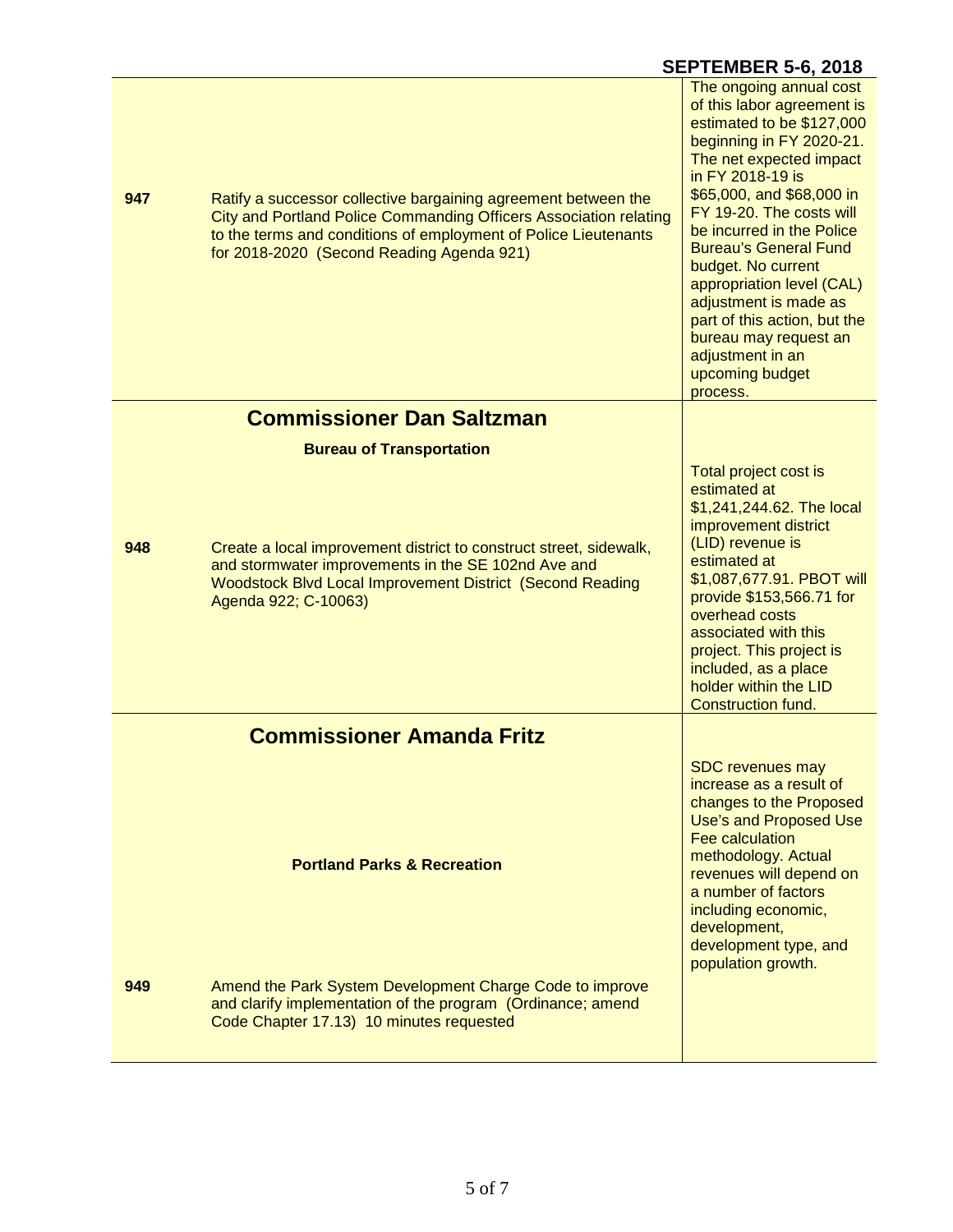|      | <b>Commissioner Nick Fish</b>                                                                                                                                                                                                                                                                                                                                                                                                                                                        |                                                                                                                                                                                     |
|------|--------------------------------------------------------------------------------------------------------------------------------------------------------------------------------------------------------------------------------------------------------------------------------------------------------------------------------------------------------------------------------------------------------------------------------------------------------------------------------------|-------------------------------------------------------------------------------------------------------------------------------------------------------------------------------------|
| 950  | <b>Bureau of Environmental Services</b><br>Authorize the Bureau of Environmental Services to acquire certain<br>permanent and temporary property rights necessary for<br>construction of the Hillsdale Crest Rainfall Derived Infiltration and<br>Inflow Project No. E10941, through the exercise of the City's<br>Eminent Domain Authority (Second Reading Agenda 923)                                                                                                              | The project cost is \$6.8<br>million. \$4 million is<br>included in the Bureau's<br>FY 2018-19 Adopted<br>Budget. Because this is a<br>new project, the<br>confidence level is low. |
|      | WEDNESDAY, 2:00 PM, SEPTEMBER 5, 2018                                                                                                                                                                                                                                                                                                                                                                                                                                                |                                                                                                                                                                                     |
| 951  | <b>TIME CERTAIN: 2:00 PM - Direct staff to enter into the City's</b><br>commitments for the Lents Stabilization and Job Creation<br>Collaborative Oregon Solutions Declaration of Cooperation<br>(Resolution introduced by Mayor Wheeler) 30 minutes requested                                                                                                                                                                                                                       | See below.                                                                                                                                                                          |
| 952  | TIME CERTAIN: 2:30 PM - Approve changes to Plan for Portland<br>Committee on Community-Engaged Policing and establish<br>Committee (Resolution introduced by Mayor Wheeler) 20 minutes<br>requested                                                                                                                                                                                                                                                                                  | No additional fiscal<br>impact from proposed<br>changes to the PCCEP<br>plan.                                                                                                       |
| *953 | <b>TIME CERTAIN: 2:50 PM - Amend Police Review Board Code to</b><br>implement stipulated discipline provisions for Portland Police<br>Bureau members in accordance with amendments to the<br>Settlement Agreement between the United States and the City of<br>Portland (Ordinance introduced by Mayor Wheeler; amend Code<br>Section 3.20.140) 20 minutes requested                                                                                                                 | No fiscal impact.                                                                                                                                                                   |
|      | <b>THURSDAY, 2:00 PM, SEPTEMBER 6, 2018</b>                                                                                                                                                                                                                                                                                                                                                                                                                                          |                                                                                                                                                                                     |
| 954  | TIME CERTAIN: 2:00 PM - Consider the proposal of Tim<br>Sotoodeh, Southwest Hills LLC and the recommendation from the<br>Hearings Officer for removal of conditions of approval imposed by<br>prior Comprehensive Plan Map and Zoning Map amendment<br>ordinances for property at 2855 SW Patton Rd (Report introduced<br>by Commissioner Eudaly; Previous Agenda Item 841; amend<br>Ordinance Nos. 155609 and 160473; LU 18-112666 CP ZC)<br>1 hour requested for items 954 and 955 | No fiscal impact.                                                                                                                                                                   |
| 955  | Amend the Comprehensive Plan Map and Zoning Map amendment<br>to remove conditions of approval imposed by prior ordinances for<br>property at 2855 SW Patton Rd, at the request of Tim Sotoodeh,<br>Southwest Hills LLC (Ordinance introduced by Commissioner<br>Eudaly; Previous Agenda 842; amend Ordinance Nos. 155609 and<br>160473; LU 18-112666 CP ZC)                                                                                                                          | No fiscal impact.                                                                                                                                                                   |